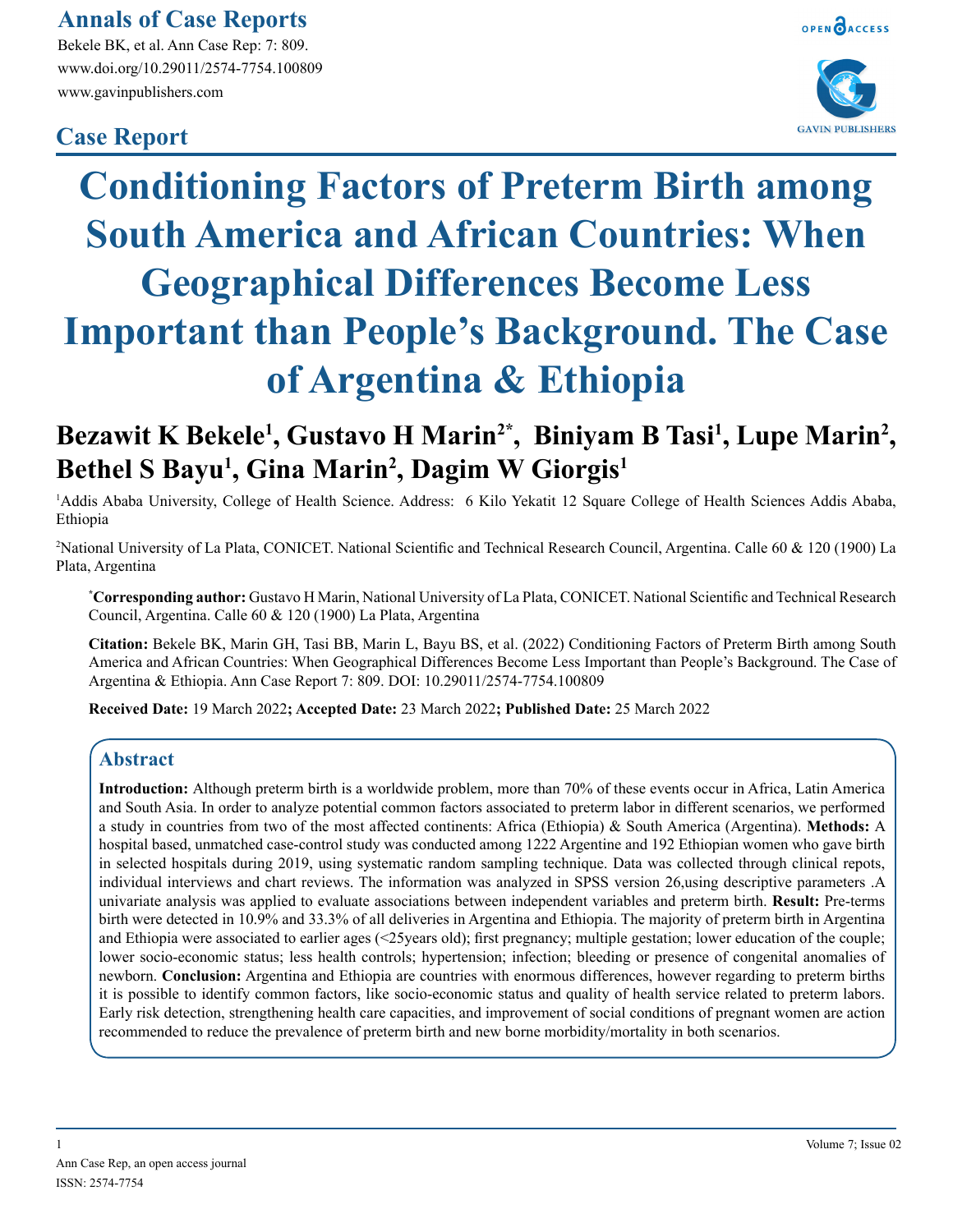**Keywords:** Birth; Preterm; Factors; Conditions; Ethiopia; Argentina

## **Introduction**

Preterm labor is defined as the birth of a live baby that occurs before 37 weeks of pregnancy are completed [1]. Although preterm birth is a worldwide problem, more than 70% these events occur in low or middle-low-income countries located in Africa, Latin America and South Asia [2]. The Global Action Report on Preterm Birth provides the first-ever national, regional, and global estimates of preterm birth. The report shows that preterm birth is on the rise in most countries and is now the second leading cause of death globally for children under five, after pneumonia [1]. The "born too soon report", published by WHO, drew global attention to the issue of preterm birth and reported that more than 1 in 10 of the world's babies are born too soon each year, which is traduced in 15 million each year [1]. Preterm birth often leads to lifelong complications, including neurodevelopmental impairment and disabilities such as learning difficulties, hearing impairment and behavioral problems, chronic lung disease, retinopathy of prematurity and lower growth achievement [3,4]. Preterm birth also affects the infant's family, who may have to spend substantial time and financial resources to care for the newborn. Preterm birth therefore has considerable cost implications, not only for families but also for a country's health services [5].

The cause of preterm birth is unknown in almost half the cases. Some risk factors have been identified, for example pregnancyrelated irregularities, short time period between pregnancies, women younger than age 18, certain lifestyle, domestic violence, long working hours with long periods of standing, genetic features, or environmental pollutants [1-7]. However, the complexity and overlap of risk factors are not well understood and their mechanisms are unknown in most cases. WHO estimates 15 million babies are born too early every year and approximately 1million children die each year due to complications of preterm birth [1]. Advances in prenatal and neonatal care have improved the survival for preterm infants but even if they survive, they have to face many challenges in their lifetime, including learning disabilities and visual and hearing problems. About 75% of perinatal deaths and 50% of neurological abnormalities are directly related to preterm birth [8].

In almost all countries with reliable data, preterm birth rates are increasing. Even if preterm is a global problem more than 70% of preterm births occur in Africa, Latin America and South Asia. In lower income countries, on average, 12% of babies are born too early compared with 9% in higher income countries [1,2]. According to UN report, Ethiopia is among the five countries Pakistan, Nigeria, Congo, and India- responsible for 50% of all newborn deaths in the World. The overall newborn mortality rate was 36.5 each 1000 born alive children. Profile of preterm and low

birth weight prevention and care, in Ethiopia, 320,000 babies are born too soon each year and 24,000 children under five die due to direct preterm complications [4].

On the other hand, among newborn from Argentina it was reported an average rate of8.2 deaths per 1,000 live births during 2019, however there were observed large differences among regions of the country (range 6.8-16.0). The result of this study may help program managers, local stake holders, and obstetric care providers to design evidence-based interventions to reduce preterm birth and decrease newborn morbidity and mortality. It will also help to fill the research gaps in the study area and serve as baseline information for other countries. Developing countries like Argentina or Ethiopia lack reliable data about elements related to preterm birth. Therefore, this study aims to provide relevant data regarding the factors associated with preterm birth among women who gave birth in the Capital Region of Buenos Aires State in Argentina, and Addis Ababa, Ethiopia. In order to determine and compare conditioning factors associated with preterm birth in Ethiopia and in Argentine we proposed the present study.

#### **Methodology**

**Study setting:** The study was carried out in hospitals of the XI Sanitary Region of Buenos Aires, Argentina and from at three major hospitals in Addis Ababa in Ethiopia (Tikur Anbessa Specialized Hospital, Gandhi memorial hospital and Zewditu memorial hospital).

**Period of Study:** The period of Study was February to March, 2020. The hospitals enrolled were located in the Capital of Buenos Aires State, Argentina (which belongs to the Region XI); and in Addis Ababa, the capital city of Ethiopia.

**Study design:** Hospital based, unmatched, case control study was conducted from February to, March, 2019.

**Targeted population:** The source population is all women of reproductive age living in Buenos Aires State and in Addis Ababa. The study population are all women who delivered in Hospitals of the Region XI, Buenos Aires, Argentina and in 3 hospitals (TASH,ZMH,GMH) from 1stFeb 2019 up to 31stMar, 2019.An inclusion criterion was deliveries at enrolled hospitals during the specified study period. An exclusion criterion was all patients that terminated their pregnancy before 28 weeks of gestation, post term pregnancies, those with uterine anatomic abnormality or cervical cerclage.

**Variables of the study:** Preterm birth was the dependent variable. Independent variables were sociodemographic status such as age, religion, marital status, occupation, income, education, past obstetric, and medical history such as, parity, gravidity, birth interval, previous history of abortion, still birth, preterm birth, bleeding during pregnancy, hypertension during pregnancy, DM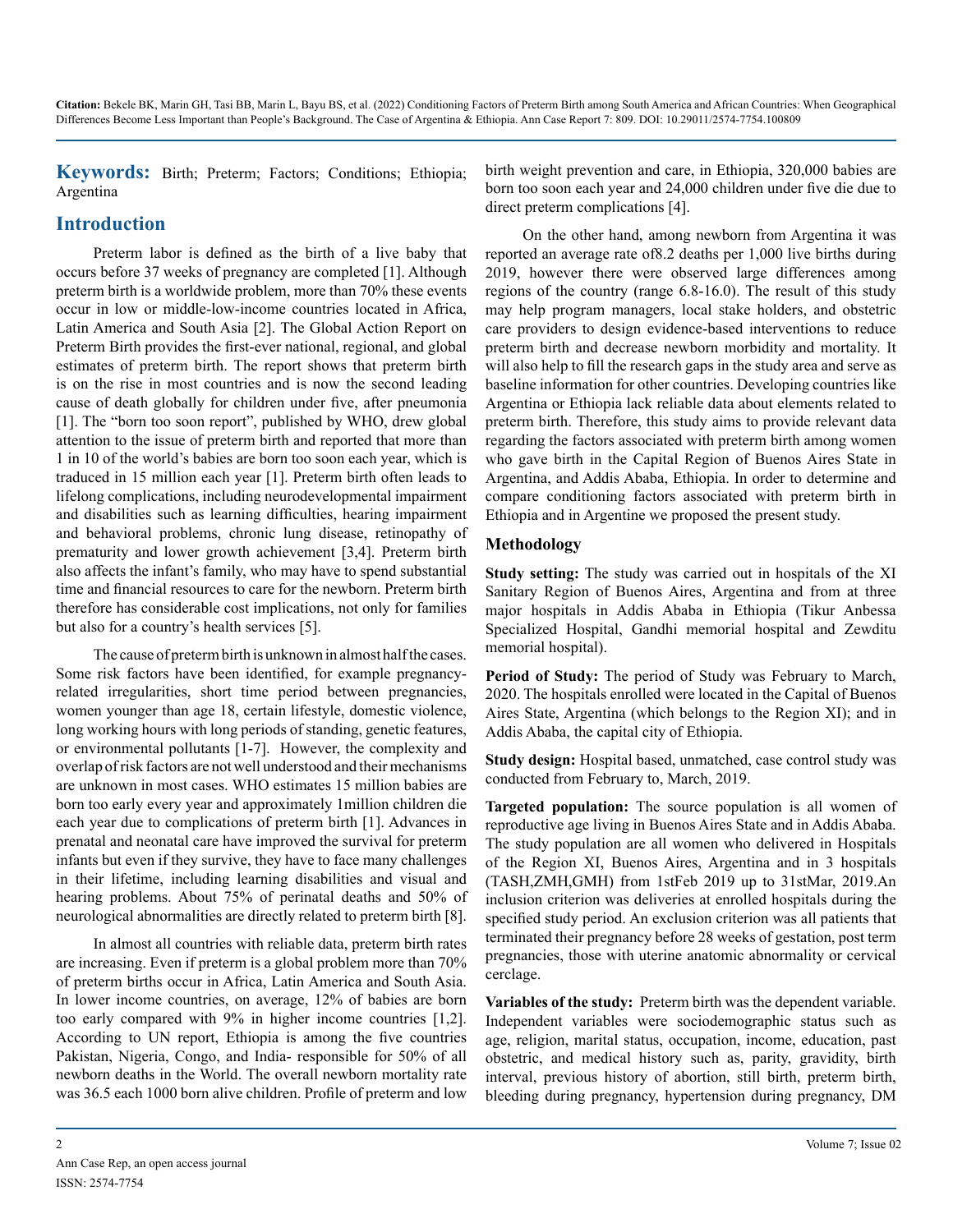during pregnancy, chronic medical condition as well as fetal characteristics such as sex and presence congenital anomalies and others such as frequency of antenatal controls performed (ANC) or pre-labor rupture of the membranes (PROM).

**Sample size determination:** The minimum sample size of the patients was calculated using the following statistical formula:

$$
n = r + 1/r \ \ (p*) (1 - p*) (Z_{\beta} + Z_{\frac{a}{2}}^{a})^{2} / (p_{1} - p_{2})^{2}
$$

 $n =$ Sample size

r= Ratio of control to cases

 $P^*$  = Average proportion exposed =proportion of exposed cases + proportion of control exposed/2  $Z_{\beta}$  = Standard normal variate for power

Z a/2= Standard normal variate for level of significance

 $p_1 - p_2$  Effect size or difference in proportion expected based

on previous studies.  $p_1$  is proportion in cases and  $p_2$  is proportion in control.

By using: Power 80%  $(Z_B \ 0.84)$ 

: Significance level 0.05 (Z a/2= 1.96)

: r= 2 (equal number of cases and controls)

- : Odds ratio of 2 or greater
- : Proportion of cases exposed  $p_1$ 0.51
- : Proportion of controls exposed  $p_2$  0.3

 $P^* = p_1 + p_2 / 2 = 0.405$ 

 $n = 2+1/2$  (0.405)(1-0.405)(0.84 + 1.96)<sup>2</sup> / (0.51-0.3)<sup>2</sup>=64

**Sampling techniques:** We used systematic sampling technique to select study subjects for both the case and control group.

**Data collection tools and procedures:** The data source for the study were patients who fulfilled the criteria and their medical record. Data was obtained with medical record (chart) reviews and individual interviews using a pretested questioner. The questionnaire was first prepared in English language and then translated into Amharic, Oromiffaor and Spanish during data collection according to the participant needs. The questionnaire contains maternal socio-demographic characteristics such as age, religion, education level and occupation, medical and obstetric history such as diabetes, hypertension, bleeding, fetal characteristics such as congenital anomalies and others, like number of ANC visit. The data collection was conducted between

February –March period by team members after receiving adequate training. The supervising advisor has assured quality of the data.

**Variables operational definition:** The following operational definitions pertain to the study:

- Abortion: The termination of a pregnancy earlier than 28 weeks of gestation; this is not considered a preterm delivery in the context of this study.
- Preterm birth: An infant born between 28 and 37 weeks of gestation.
- Full-term birth: An infant born between 37 and 42 weeks of gestation.
- Post-term birth: An infant born after 42 full weeks of gestation.
- Infection during pregnancy: Any infection of the reproductive system experienced during pregnancy, including urinary tract infections.
- A uterine anatomic abnormality: is a type of female genital malformation resulting from an abnormal development of the Müllerian duct(s) during embryogenesis.
- Cervical cerclage: refers to a variety of procedures that use sutures or synthetic tape to reinforce the cervix during pregnancy in women with a history of a short cervix.
- Chronic disease: A condition or disease that usually lasts for 3 months or longer, and may get worse over time. E.g.: Cancer, heart disease, HIV.

**Data processing and analysis:** Data was checked manually for completeness and it was entered into Microsoft excel and transferred to SPSS version 26 for analysis. The data entered into the SPSS, was analyzed using descriptive parameters and a univariate analysis was applied to evaluate associations between independent variables and preterm birth. The processed data was interpreted and presented using simple frequency tables, and texts.

**Ethical considerations:** Prior to the initiation of the study, ethical clearance was obtained from Scientific Research Commission CIC in Argentina and the College of Health Sciences, Addis Ababa University and a permission letter for data collection from the Department of Obstetrics and gynecology of respective hospitals.

#### **Results**

Complete data sets were obtained from 1222 participants  $[1030$  belonged to Argentina (A) and 192 to Ethiopia (E)]. Preterm deliveries were observed in 113(10.9%) and 64(33.3%) of the A& E cases respectively. Almost half of the patients had less than 25 years old of age in both countries (n=512; 49.7% (n=93; 48%). Regarding the best educational level achieved, more than 40% of the patients had finished high school (45% in A and 40% in E). At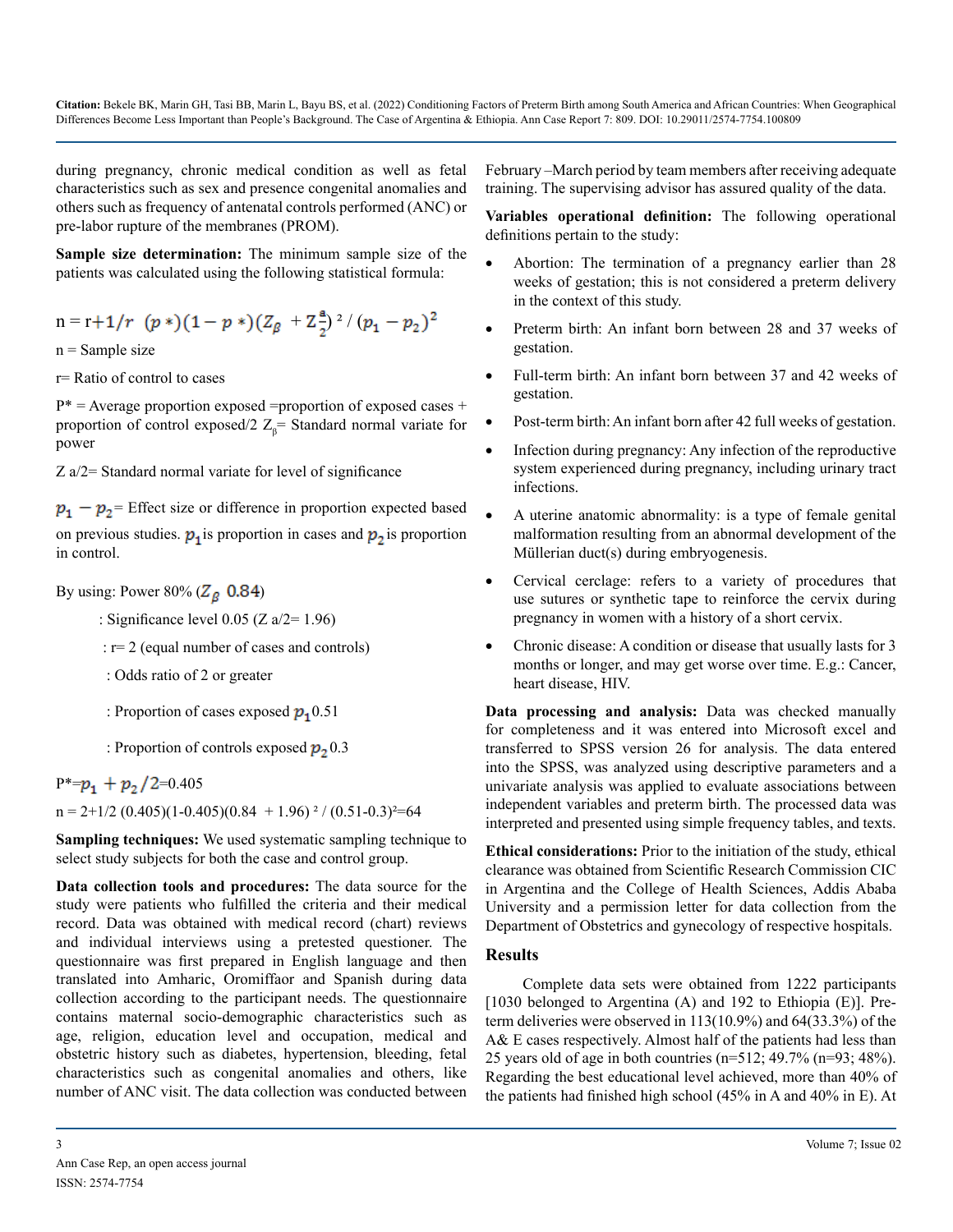the time of enrollment, almost all the respondents were married or in couple [(n=907, 88.1% (A) and 1 n=187; 97.4% (E)]. In50% of the patients in both countries, the monthly family income was equal to or less than the minimum wage (A-n=560; 54%, E n=82; 42%). In Argentina, half of the patients received regular government help or worked in the public sector before pregnancy period while in Ethiopia only 11% of the women were in this condition (Table 1).

| Variables             | Categories      | Ethiopia            |                 |               |                                 |         | Argentina           |                  |                   |                         |         |
|-----------------------|-----------------|---------------------|-----------------|---------------|---------------------------------|---------|---------------------|------------------|-------------------|-------------------------|---------|
|                       |                 | Preterm n<br>$(\%)$ | Term $n$ $(\%)$ | Total $n$ (%) | OR (95%CI)                      | p-value | Preterm n<br>$(\%)$ | Term n<br>$(\%)$ | Total n<br>$(\%)$ | OR (95%CI)              | p-value |
|                       | <25             | 35(54.7)            | 58 (45.3)       | 93 (48.4)     | $1.78(0.93 -$<br>3.41)          | 0.081   | 62(54.9)            | 450<br>(49.1)    | 512<br>(49.7)     | $1.44(0.94 -$<br>2.20   | 0.0962  |
| age                   | 25-35           | 21(32.8)            | 62(48.4)        | 83 (43.2)     | Ref                             |         | 37(32.7)            | 386<br>(42.1)    | 423<br>(41.1)     | Ref.                    |         |
|                       | $>=35$          | 8(12.5)             | 8(6.3)          | 16(8.3)       | $2.95(0.98 -$<br>8.85)          | 0.0533  | 14(12.4)            | 81 (8.8)         | 95(9.2)           | $1.80(0.93 -$<br>3.49   | 0.0766  |
|                       | primary         | 26(40.6)            | 43 (33.6)       | 69 (35.9)     | $1.85(0.91 -$<br>0.0911<br>376) |         | 55 (57.5)           | 460<br>(50.1)    | 515<br>(50.0)     | $1.3(0.86 -$<br>1.93)   | 0.2129  |
|                       | secondary       | 19(29.7)            | 58 (45.3)       | 77(40.1)      |                                 | Ref     |                     | 427<br>(46.6)    | 472<br>(45.8)     | Ref.                    |         |
| Maternal<br>education | higher          | 11(17.2)            | 20(15.6)        | 31(16.1)      | $1.68(0.68 -$<br>4.13)          | 0.2591  | 6                   | 24(0.4)          | 32(3.1)           | $\blacksquare$          | 0.5164  |
|                       | read            | 3(4.7)              | 3(2.3)          | 6(3.1)        | $3.05(0.57 -$<br>16.41)         | 0.1935  | 1(0.9)              | 3(0.3)           | 4(0.4)            | $3.16(0.32 -$<br>31.04) | 0.2972  |
|                       | write           | 5(7.8)              | 4(3.1)          | 9(4.7)        | $3.82(0.93 -$<br>15.68)         | 0.0633  | 2(1.8)              | 5(0.6)           | 7(0.7)            | 3.80 (0.72-<br>20.13)   | 0.0928  |
|                       | housewife       | 40(62.5)            | 73 (57)         | 113(58.9)     | Ref                             |         | 40(35,4)            | 310<br>(33,8)    | 350 (34)          | Ref.                    |         |
| Occupation            | public /govhelp | 5(7.8)              | 16(12.5)        | 21(10.9)      | $0.57(0.19 -$<br>1.67)          | 0.3062  | 52(46)              | 414<br>(45,1)    | 466<br>(45,2)     | $0.97(0.63 -$<br>1.50)  | 0.904   |
|                       | private         | 14(21.9)            | 27(21.1)        | 41(21.4)      | $0.95(0.45 -$<br>2.01)          | 0.8856  | 15(13,3)            | 135<br>(14,7)    | 150<br>(14,6)     | $0.86(0.46 -$<br>1.61)  | 0.6399  |
|                       | merchant        | 5(7.8)              | 12(9.4)         | 17(8.9)       | $0.76(0.25 -$<br>2.31)          | 0.6294  | 6(5,3)              | 58(6,3)          | 64(6,2)           | $0.80(0.33 -$<br>1.98)  | 0.6308  |
| Relationship          | marriedcouple   | 61(95.3)            | 126(98.4)       | 187(97.4)     | Ref                             |         | 91(80,5)            | 816 (89)         | 907<br>(88,1)     | Ref                     |         |
| status                | single          | 3(4.7)              | 2(1.6)          | 5(2.6)        | $3.1(0.5 -$<br>19.03)           | 0.222   | 22(19,5)            | 101(11)          | 123<br>(11,9)     | $1.95(1.17 -$<br>3.25   | 0.0089  |
|                       | 1st             | 19(31.3)            | 26(21.0)        | 45(24.5)      | $1.24(0.61 -$<br>2.52)          | 0.5492  | 55 (48,7)           | 443<br>(35,4)    | 498<br>(48,3)     | $1.04(0.67 -$<br>1.62)  | 0.8483  |
| Spouseeducation       | 2nd             | 36(57.8)            | 61(48.5)        | 97(51.6)      | Ref                             |         | 53 (46,9)           | 453<br>(43, 4)   | 506<br>(49,2)     | Ref.                    |         |
|                       | higher          | 6(10.9)             | 39(30.5)        | 45(24)        | $0.3(0.12 -$<br>0.74)           | 0.009   | 5(4,4)              | 21(1,2)          | 26(2,5)           | $\omega$                | 0.0472  |
|                       | low             | 34(53.1)            | 48 (37.5)       | 82 (42.7)     | $1.95(0.91 -$<br>4.15)          | 0.0838  | 69(61.1)            | 491<br>(53.5)    | 560<br>(54.4)     | $1.35(0.91 -$<br>2.01)  | 0.1414  |
| Monthlyincome         | standard        | 16(25)              | 44 (34.4)       | 60(31.3)      | Ref                             |         | 44 (38.9)           | 424<br>(46.2)    | 468<br>(45.4)     | Ref                     |         |
|                       | high            | 14(21.9)            | 36(28.1)        | 50(26)        | $1.07(0.46 -$<br>2.48)          |         | 0(0)                | 2(0.2)           | 2(0.2)            | $\sim$                  |         |

**Table 1:** Demographic and socioeconomic characteristics of patients enrolled in the study.

From the collected data, we found that the odds of delivering a preterm birth were lower among the women in couple or with in cases where her spouses attended higher education in both countries. Comparing to the control group, although the differences were not statistically significant, we observed higher prevalence rates of preterm birth in women greater than or equal to 35 years of age, less than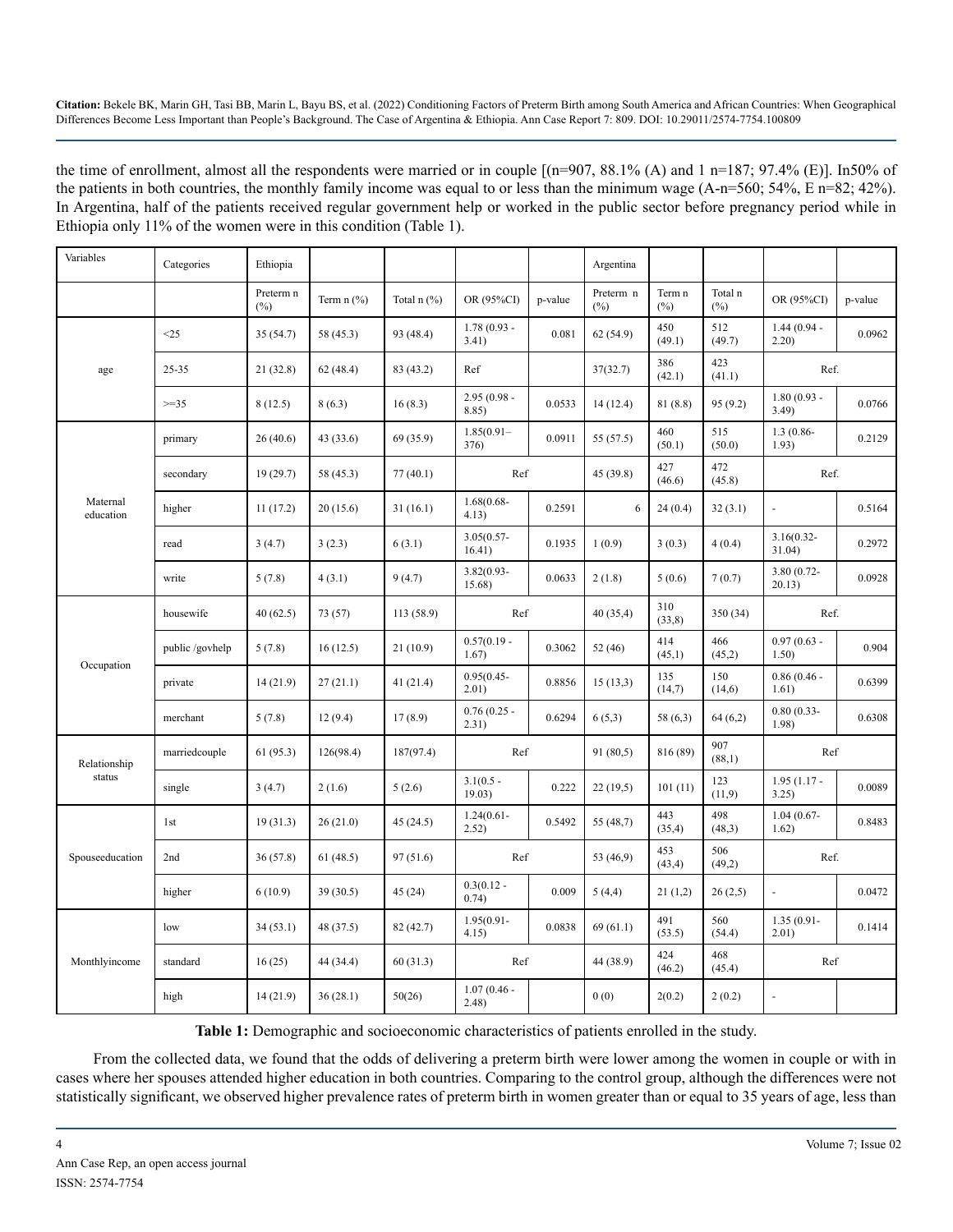25 years of age, who can only read and write(no formal education), and who had low monthly income either in Argentina and Ethiopia (Table 1). Concerning maternal obstetrics characteristics, the study demonstrated that in both countries the mode of delivery preferred was SVD (Argentina 80.3%, Ethiopia 57.3%), even in pre-term births (Argentina OR 0.54, 95% CI 0.31-0.97; and Ethiopia OR 0.72, 95%CI 0.39-1.34). Noteworthy, while in Argentina overall PROM was 1,2%; in Ethiopia it was 24.5% but when the analysis focuses just in Pre-term deliveries these percentages were similar (30.1 vs 48.4% respectively) detecting that PROM is a significant variable associated to Pre-term delivery. Concerning infection during their pregnancy, it was detected a great disparity between both countries, since Argentina has an overall level of 5.47% vs 19.8% in Ethiopia; and even this level increased in Pre-term births that differences not only is maintained but increased (8.8% vs 34.4% respectively). Patients with history of abortion duplicated its percentage of Preterm births in both countries; while among first time pregnancies, Pre-terms births increased in 25% either in Argentina and Ethiopia. According to the results obtained women with multiple gestation increased more than 5 times the risk of having a Pre-term delivery (Table 2).

| Variables                                                                     | Categ.         |                  |                                     | Ethiopia                             |                         |         | Argentina        |                                     |               |                               |         |  |
|-------------------------------------------------------------------------------|----------------|------------------|-------------------------------------|--------------------------------------|-------------------------|---------|------------------|-------------------------------------|---------------|-------------------------------|---------|--|
|                                                                               |                | Preterm n<br>(%) | Term $n$ $\left(\frac{9}{6}\right)$ | Total $n$ $\left(\frac{9}{6}\right)$ | <b>OR</b><br>$(95\%CI)$ | p-value | Preterm n<br>(%) | Term $n$ $\left(\frac{9}{6}\right)$ | Total $n$ (%) | <b>OR</b><br>$(95\%CI)$       | p-value |  |
|                                                                               | 1              | 38 (59.4)        | 50(39.1)                            | 88 (45.8)                            | $3.61(1.7-$<br>7.66     | 0.0008  | 41(36.3)         | 267(29.1)                           | 308(29.9)     | $1.59(0.93 -$<br>2.70)        | 0.0872  |  |
|                                                                               | $\overline{c}$ | 12(18.8)         | 57(44.5)                            | 69(35.9)                             |                         | ref     | 24(21.2)         | 248 (27.0)                          | 272(26.4)     | ref                           |         |  |
|                                                                               | 3              | 7(10.9)          | 16(12.5)                            | 23(12)                               | $2.08(0.7 -$<br>6.15)   | 0.1862  | 21(18.6)         | 206(22.5)                           | 227(22.0)     | $1.05(0.57 -$<br>1.95)        | 0.8681  |  |
| Gravidity                                                                     | 4              | 5(7.8)           | 4(3.1)                              | 9(4.7)                               | 5.94 (1.39-<br>25.43)   | 0.0164  | 15(13.3)         | 129(14.1)                           | 144(14.0)     | $1.20(0.61 -$<br>2.37)        | 0.5958  |  |
|                                                                               | $>=5$          | 2(3.1)           | 1(0.8)                              | 3(1.6)                               | $4.57(0.35 -$<br>59.11) | 0.2445  | 12(10.6)         | 67(7.3)                             | 79(7.7)       | $1.85(0.88 -$<br>3.89         | 0.1006  |  |
|                                                                               | primi          | 38 (59.4)        | 50(39.1)                            | 88 (45.8)                            | 2.28 (1.24-<br>4.21)    | 0.0083  | 41 $(36.3)$      | 267(29.1)                           | 308 (29.9)    | $1.39(0.92 -$<br>$2.09$ )     | 0.1164  |  |
|                                                                               | multi          | 26(40.6)         | 78 (60.9)                           | 104(54.2)                            |                         | ref     | 72(63.7)         | 650 (70.9)                          | 722(70.1)     | ref                           |         |  |
|                                                                               | $\mathbf{1}$   | 40(62.5)         | 54 (42.2)                           | 94 (49)                              | $2.36(1.18-$<br>4.73)   | 0.0154  | 47(41.6)         | 277(30.2)                           | 324(31.5)     | $1.47(0.90 -$<br>2.41)        | 0.1252  |  |
|                                                                               | $\overline{2}$ | 16(25)           | 51 (39.8)                           | 67(34.9)                             | ref                     |         | 29(25.7)         | 251(27.4)                           | 280(27.2)     | ref                           |         |  |
| Parity                                                                        | $>=3$          | 8(12.5)          | 23(18)                              | 31(16.1)                             | $1.11(0.42 -$<br>2.96   | 0.8367  | 37(32.7)         | 389 (42.4)                          | 426(41.6)     | $0.82(0.49 -$<br>1.37)        | 0.4554  |  |
|                                                                               | primi          | 40(62.5)         | 54 (42.2)                           | 94 (49.0)                            | $2.28(1.23 -$<br>4.23   | 0.0086  | 48 (42.5)        | 268(29.2)                           | 316(30.7)     | $1.79(1.12 -$<br>2.67)        | 0.005   |  |
| Modeof<br>delivery<br>Historyofs<br>till-birth<br>Multipleges<br>ationhistory | multi          | 24(37.5)         | 74 (57.8)                           | 98 (51.0)                            |                         | ref     | 65(57.5)         | 649 (70.8)                          | 714(69.3)     | ref                           |         |  |
|                                                                               | svd            | 40(62.5)         | 70 (54.7)                           | 110(57.3)                            |                         | ref     | 99 (87.6)        | 728 (79.4)                          | 827 (80.3)    | ref                           |         |  |
|                                                                               | cs             | 24(37.5)         | 58 (45.3)                           | 82 (42.7)                            | $0.72(0.39-$<br>1.34)   | 0.303   | 14(12.4)         | 189(20.6)                           | 203(19.7)     | $0.54(0.31 -$<br>0.97)        | 0.0382  |  |
|                                                                               | no             | 62(96.9)         | 125(97.7)                           | 187 (97.4)                           |                         | ref     | 111(98.2)        | 911 (99.3)                          | 1022 (99.2)   |                               | ref     |  |
|                                                                               | yes            | 2(3.1)           | 3(2.3)                              | 5(2.6)                               | $1.34(0.22 -$<br>8.25   | 0.7495  | 2(1.8)           | 6(0.7)                              | 8(0.8)        | $2.74(0.55 -$<br>13.7)        | 0.2024  |  |
|                                                                               | no             | 61(95.3)         | 124 (96.9)                          | 185 (96.4)                           |                         | ref     | 110(97.3)        | 916 (99.9)                          | 1026(99.6)    | ref                           |         |  |
|                                                                               | yes            | 3(4.7)           | 4(3.1)                              | 7(3.6)                               | $1.52(0.33 -$<br>7.03)  | 0.5885  | 3(2.7)           | 1(0.1)                              | 4(0.4)        | 24.98<br>$(2.58 -$<br>242.24) | 0.0048  |  |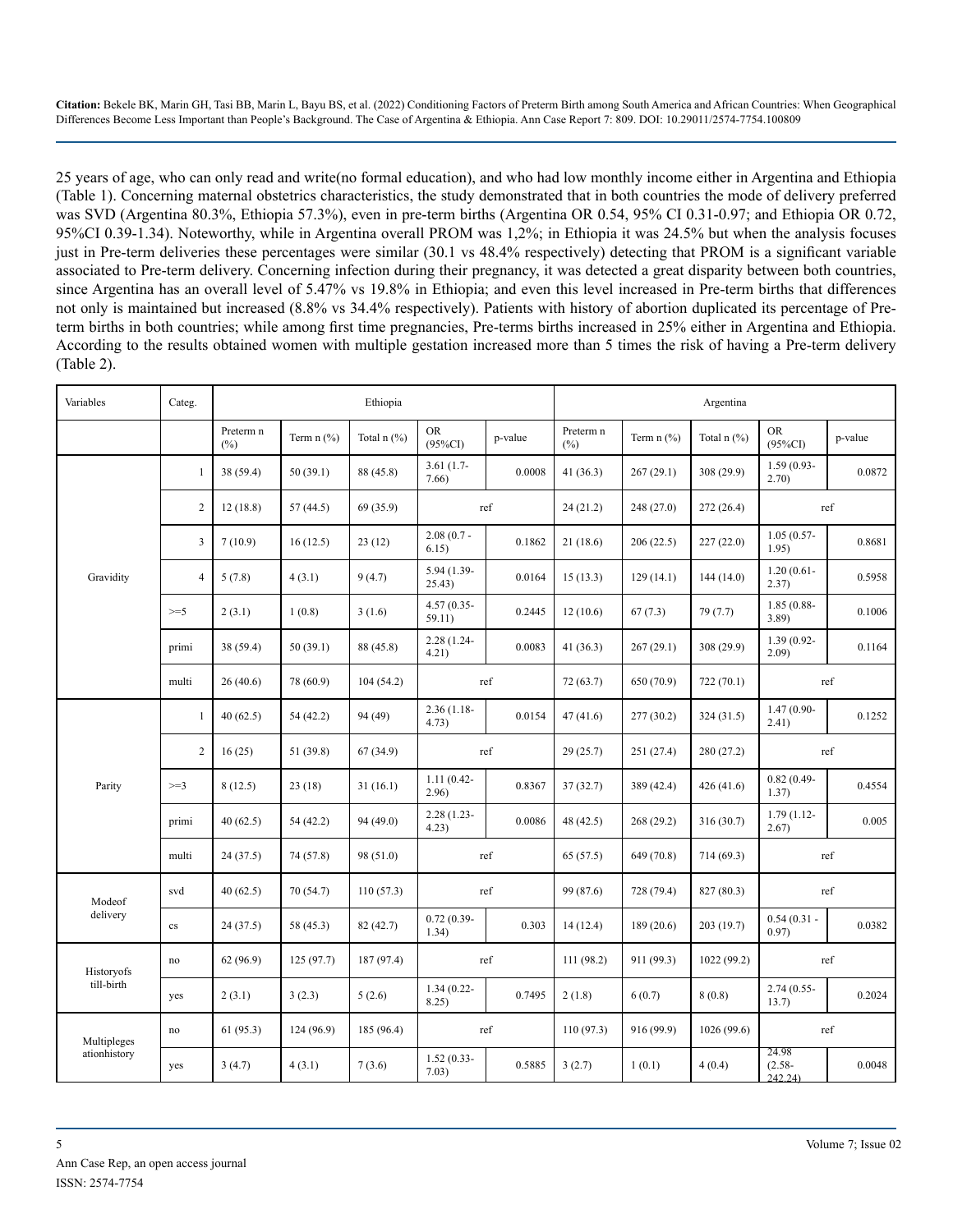| Multiple      | no             | 47(73.4)  | 120(93.8) | 167(87)   |                         | ref      | 107(94.7) | 909(99.1)  | 1011(98.2)  |                              | ref      |
|---------------|----------------|-----------|-----------|-----------|-------------------------|----------|-----------|------------|-------------|------------------------------|----------|
| gestation     | yes            | 17(26.6)  | 8(6.3)    | 25(13)    | $5.43(2.19-$<br>13.42)  | 0.0003   | 6(5.3)    | 8(0.9)     | 14(1.4)     | $6.37(2.17-$<br>18.71)       | 0.002    |
|               | $\langle$ 1 yr | 2(3.1)    | 4(3.1)    | 6(3.1)    | $1.41(0.23 -$<br>8.8)   | 0.7136   | 18(15.9)  | 91(9.9)    | 109(10.6)   | 1.95 (1.04-<br>3.66          | 0.0349   |
| Birthinterval | $01-Mar$       | 11(17.2)  | 31(24.2)  | 42(21.9)  | ref                     |          | 30(26.5)  | 296(32.3)  | 326 (31.7)  | ref                          |          |
|               | $>=3$          | 14(21.9)  | 47(36.7)  | 61(31.8)  | $0.84(0.34-$<br>2.09    | 0.7064   | 28(24.8)  | 273(29.8)  | 301(29.2)   | $1.01(0.59 -$<br>1.74)       | 0.966    |
|               | new            | 37(57.8)  | 46(35.9)  | 83 (43.2) | $2.7(1.2 -$<br>6.09     | 0.0166   | 37(32.7)  | 257(28.0)  | 294 (28.5)  | $1.42(0.85 -$<br>2.36)       | 0.176    |
| Historyo      | no             | 54 (84.4) | 112(87.5) | 166(86.5) | ref                     |          | 101(89.4) | 864 (94.2) | 965 (93.68) | ref                          |          |
| fabortion     | yes            | 10(15.6)  | 16(12.5)  | 26(13.5)  | $1.3(0.55 -$<br>3.05)   | 0.5515   | 13(11.5)  | 53 $(5.8)$ | 65(6.32)    | $2.10(1.10-$<br>3.98         | 0.0206   |
| Historyofpr   | no             | 57(89.1)  | 120(93.8) | 177(92.2) | ref                     |          | 100(88.5) | 880 (96.0) | 980 (95.14) | ref                          |          |
| etermbirth    | yes            | 7(10.9)   | 8(6.3)    | 15(7.8)   | $1.84(0.64 -$<br>5.33   | 0.2597   | 12(10.6)  | 37(4.0)    | 50(4.86)    | $2.85(1.44 -$<br>5.65        | 0.0017   |
|               | no             | 33(51.6)  | 112(87.5) | 145(75.5) |                         | ref      |           | 906 (98.8) | 985 (95.63) | ref                          |          |
| <b>PROM</b>   | yes            | 31(48.4)  | 16(12.5)  | 47(24.5)  | $6.58(3.21 -$<br>13.48) | 2.67E-07 | 34(30.1)  | 11(1.2)    | 45(4.37)    | 35.45<br>$(17.3 -$<br>72.66) | 1.00E-33 |
| Bleedingdurin | no             | 54 (84.4) | 116(90.6) | 170(88.5) |                         | ref      | 102(90.3) | 871 (95.0) | 973 (94.46) |                              | ref      |
| gpregnancy    | yes            | 10(15.6)  | 12(9.4)   | 22(11.5)  | $1.79(0.73-$<br>4.4)    | 0.2044   | 11(9.7)   | 46(5.0)    | 57(5.54)    | $2.04(1.03 -$<br>$4.07$ )    | 0.0384   |
| Infectionduri | no             | 42(65.6)  | 112(87.5) | 154(80.2) |                         | ref      | 103(91.2) | 874 (95.3) | 974 (94.56) | ref                          |          |
| ngpregnancy   | ves            | 22(34.4)  | 16(12.5)  | 38 (19.8) | $3.67(1.76 -$<br>7.65)  | 0.0005   | 10(8.8)   | 43(4.7)    | 56 (5.47)   | $0.54(0.27 -$<br>1.11)       | 0.0899   |

Table 2: Maternal obstetrics and medical characteristics (N=192).

In relation to the maternal medical report, it was detected that those patients with history of GHTN hypertension increased in at least 6% their chances to have a pre-term delivery in both countries (OR1.85 95% 0.96-3.58 and OR1.72 95%CI 0.76 - 3.93 respectively), however previous chronic hypertension was a predictive factor for Pre-term delivery only in Ethiopia (OD 2.87, CI 0.74-11.18). Diabetes was only slightly associated with pre-term birth 1.78 and 1.52 times for Argentina an Ethiopia. Chronic disease was not statically significant (1.68 and 1.52 times) more likely to experience preterm birth (Table 3).

| Variables    |                | Preterm n<br>(%) | Term n<br>$(\%)$ | Total n<br>$(\%)$ | <b>OR</b><br>$(95\%CI)$    | p-value | Preterm n<br>$(\%)$ | Term n<br>$(\%)$ | Total n<br>$(\%)$ | <b>OR</b><br>$(95\%CI)$   | p-value |
|--------------|----------------|------------------|------------------|-------------------|----------------------------|---------|---------------------|------------------|-------------------|---------------------------|---------|
|              | N <sub>0</sub> | 47(73.4)         | 108(84.4)        | 155(80.7)         |                            | ref     |                     | 841 (91.7)       | 940 (91.3)        | ref                       |         |
| Hypertension | chronic        | 5(7.8)           | 4(3.1)           | 9(4.7)            | 2.87<br>$(0.74 -$<br>11.18 | 0.128   | 2(1.8)              | 21(2.3)          | 23(2.2)           | $0.81(0.19-$<br>3.5)      | 0.7764  |
|              | <b>GHTN</b>    | 12(18.8)         | 16(12.5)         | 28(14.6)          | 1.72<br>$(0.76 -$<br>3.93) | 0.195   | 12(10.6)            | 55(6.0)          | 67(6.5)           | $1.85(0.96 -$<br>$3.58$ ) | 0.0624  |
| <b>DM</b>    | No             | 61(95.3)         | 124(96.9)        | 185 (96.4)        |                            | ref     | 107(94.7)           | 889 (97.0)       | 996 (96.7)        | ref                       |         |
|              | Yes            | 3(4.7)           | 4(3.1)           | 7(3.6)            | $1.52(0.33 -$<br>7.03)     | 0.5885  | 6(5.3)              | 28(3.0)          | 34(3.3)           | $1.78(0.72 -$<br>4.40     | 0.2053  |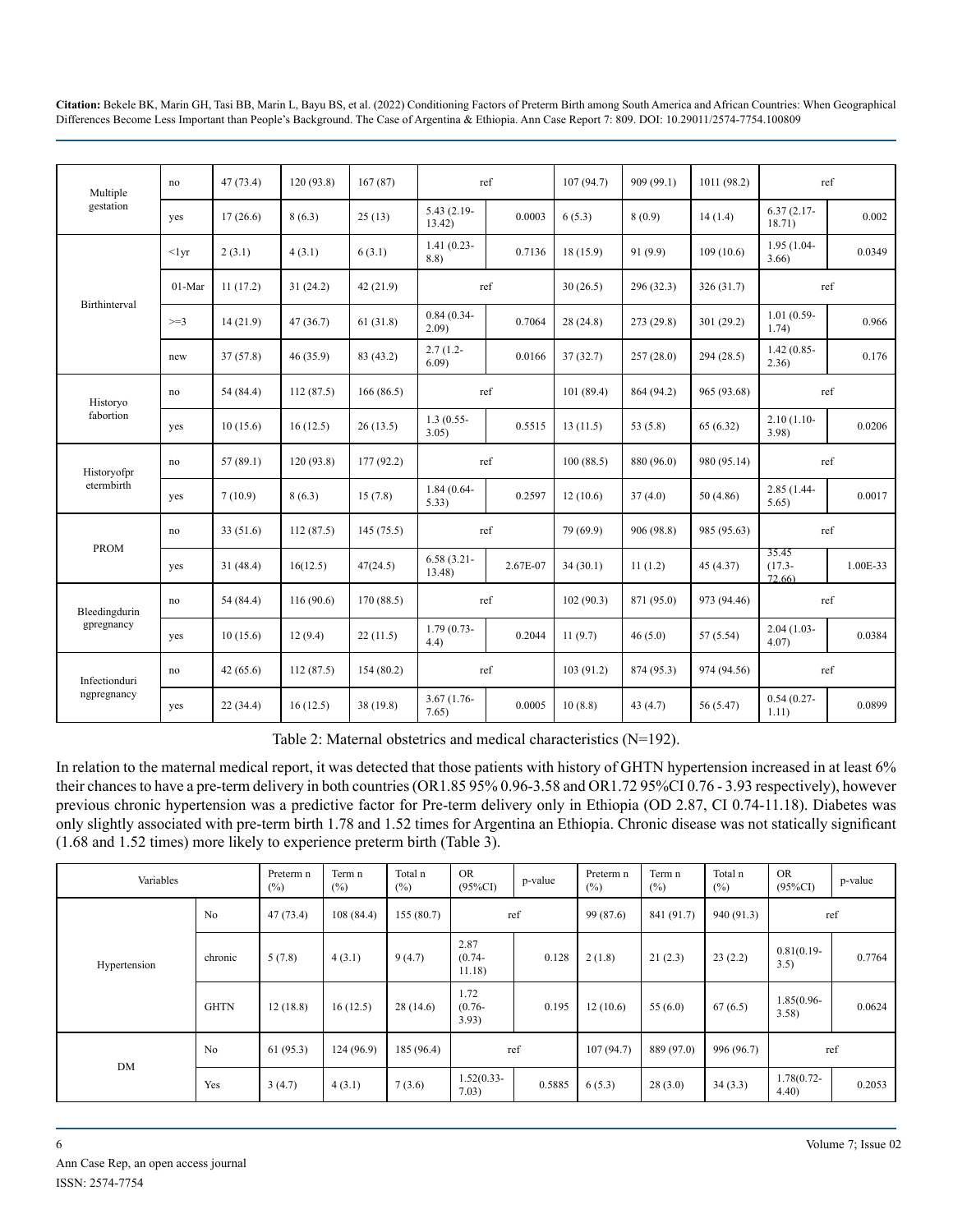| Presenceof     | N <sub>0</sub> | 46(71.9) | 112(87.5) | 158 (82.3) | ref                    |        | 93 (82.3) | 813 (88.7) | 906(88.0) | ref                   |      |
|----------------|----------------|----------|-----------|------------|------------------------|--------|-----------|------------|-----------|-----------------------|------|
| chronicdisease | Yes            | 10(15.6) | 16(12.5)  | 26(13.5)   | 1.52<br>$(0.64 - 3.6)$ | 0.3394 | 20(17.7)  | 104(11.3)  | 124(12.0) | $1.68(1.00 -$<br>2.84 | 0.05 |

#### **Table 3:** Maternal co-morbidities related to Pre-terms birth.

Majority of the respondents (84.4% in A and 79.9% in E) had more than 4 antenatal care controls during the pregnancy period. Percentage of mothers with preterm delivery that had less than 4 antenatal controls was higher than mothers with term delivery (in Argentina 31.9% vs 13.6% and in Ethiopia29.7% and 15.6%, respectively) (Table 4).

|              | Variables | Preterm n<br>(%) | Term $n$ $\left(\frac{9}{6}\right)$ | Total n<br>(%) | OR (95%CI)           | p-value | Preterm n<br>(%) | Term n<br>(% ) | Total n<br>(%) | OR (95%CI)             | p-value |
|--------------|-----------|------------------|-------------------------------------|----------------|----------------------|---------|------------------|----------------|----------------|------------------------|---------|
| ANC          | $<$ 4     | 19(29.7)         | 20(15.6)                            | 39(20.3)       | Ref                  |         | 36(31.9)         | 125<br>(13.6)  | 161<br>(15.6)  | Ref                    |         |
| visitsnumber | $>=$ 4    | 45(70.3)         | 108(84.4)                           | 153<br>(79.7)  | $2.28(1.11-$<br>4.67 | 0.0244  | 77(68.1)         | 792<br>(86.3)  | 869<br>(84.4)  | $0.34(0.22 -$<br>0.52) | 0,48    |

**Table 4:** Ante Natal Care Visits (ANC).

#### **Fetal characteristics**

Regarding fetal characteristics, it could be said that the number of female and male neonates given birth by our participants were almost equal. Only a small portion of our respondents gave birth to neonates with congenital anomalies, however among preterm deliveries these abnormalities increase almost 5 times when compared with control term births (Table 5).

|                                                  |                | Preterm $n$ $\left(\frac{9}{6}\right)$ | Term $n$ $(\%)$ | Total $n$ $(\%)$ | OR (95%CI)              | p-value | Preterm n<br>(%)        | Term $n$ $\left(\frac{9}{6}\right)$ | Total $n$ $\frac{9}{6}$ | OR (95%CI)             | p-value |
|--------------------------------------------------|----------------|----------------------------------------|-----------------|------------------|-------------------------|---------|-------------------------|-------------------------------------|-------------------------|------------------------|---------|
|                                                  | Male           | 29(45.3)                               | 68(53.1)        | 97(50.5)         | Ref                     |         | 55(48.7)                | 485 (52.8)                          | 540 (52.4)              | Ref                    |         |
| Variables<br>Baby sex<br>Congenita<br>lanomalies | female         | 35(54.7)                               | 60(46.9)        | 95(49.5)         | $1.37(0.75 -$<br>2.5)   | 0.3081  | 58(51.3)                | 432(47.1)                           | 490 (47.6)              | 1.18(0.80-<br>1.75)    | 0.397   |
|                                                  | N <sub>0</sub> | 59 (92.2)                              | 126(98.4)       | 185(96.4)        | Ref                     |         | 110(97.3)<br>912 (99.5) |                                     | 1022(99.2)              | Ref                    |         |
|                                                  | Yes            | 5(7.8)                                 | 2(1.6)          | 7(3.6)           | $5.34(1.01 -$<br>28.33) | 0.0491  | 3(2.7)                  | 5(0.5)                              | 8(0.8)                  | $4.97(1.17-$<br>21.10) | 0.0545  |

**Table 5:** Fetal characteristics.

# **Discussion**

Maternal and child health problems have a high negative impact in terms of quality of life and morbidity and mortality of young members of the Society (newborns or young women) with a high potential of years to be lived. Of all risks, preterm birth is one of the main hazards for both mothers and newborns, and because of that, it is important to determine which factors might be associated to this problem. It is true that risk may depend on local or regional elements, however it is important to search for common factors that may collaborate in the global control problems associated with such sensitive issue as maternal and child health. In this study we compare a serious public health problem such as the preterm birth in two countries with totally different history, culture and realities, one of them located in South America (Argentina) and the other in Africa (Ethiopia). One of the factors associated with preterm birth either in population that attends public hospitals of Buenos Aires State, Argentina or in Addis Ababa in Ethiopia, was the age of the mother. Women with less than 25 years old had more risk for preterm delivery, aspect that was already described by other authors [9-20] both now confirmed by the present research. Concerning multiple gestation, our study revealed that this circumstance increased in 5 times preterm new births in both countries (Argentina and Ethiopia). Numerous studies have revealed that sociodemographic characteristics, history of obstetric abnormalities, primiparous, worse medical conditions and congenital anomalies in the newborn, are factors associated with preterm births. According to our study, we found similar patterns concerning to socioeconomic situation since mothers in whom low monthly income was declared, had 2 times more likely to experience preterm birth as compared to woman whose income is better, data observed in both countries. This may be attributed to women from low-income settings often experiencing nutritional deficiencies, a low level of education, insufficient healthcare, less access to transportation in order to accomplish with periodical health controls during pregnancy period [7]. This study also showed that women from Argentina and Ethiopia with multiple gestations had 5 times preterm birth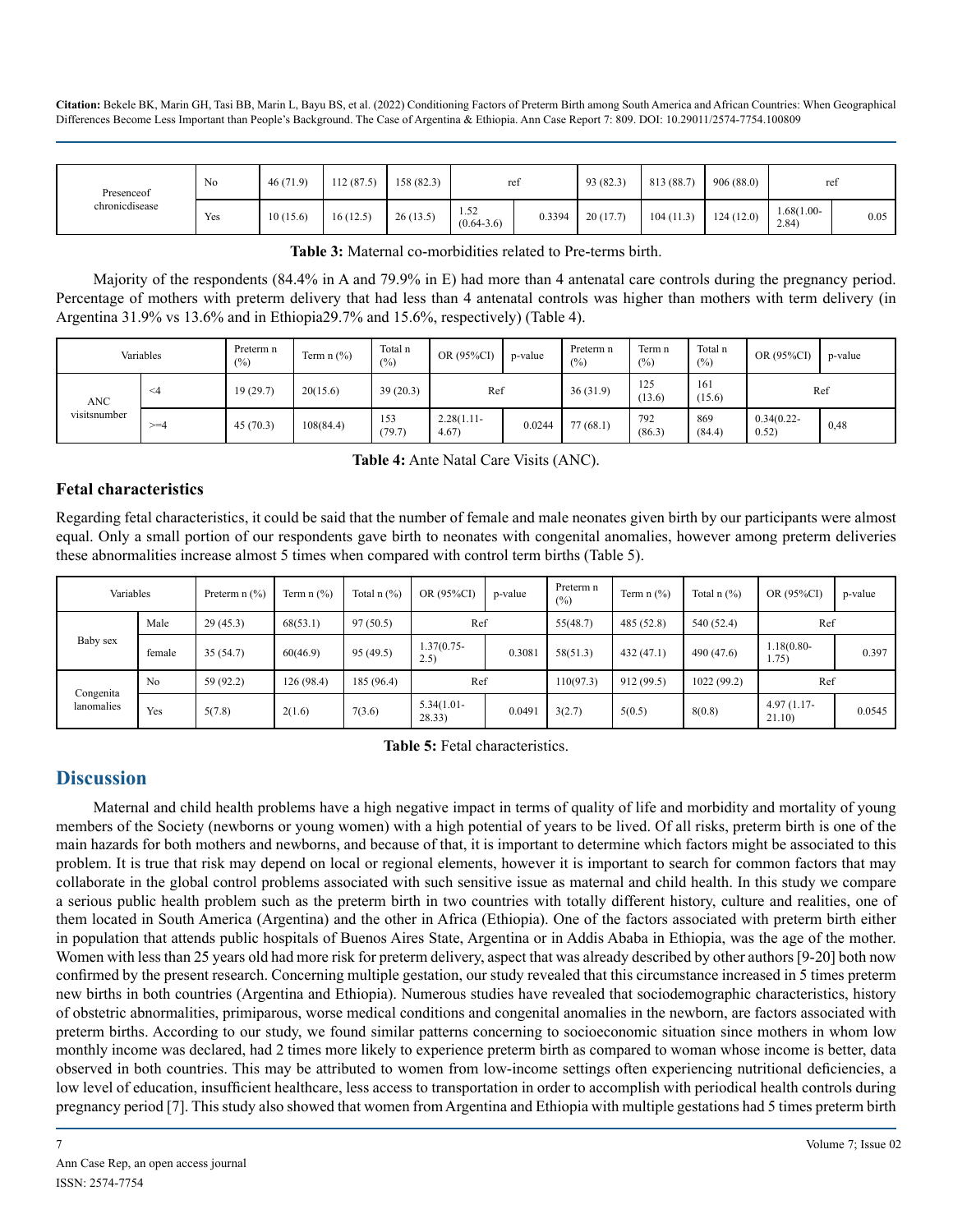as compared to women with singleton pregnancies, a result also reported by other study [5]. On the other hand, preterm delivery was 2 times more likely among women who were pregnant for the first time [for Argentina OR 1.39 (0.92-2.09) and for Ethiopia OR2.28 (1.24 - 4.21)] than among those who had been pregnant before.

Noteworthy, although in both countries studied those women with history of preterm birth were also more likely to experience preterm birth than those who have no history, data was not statistically significant. This finding is in line with studies done by other countries like Iran [21], or regions like central zone of Tigray [9]. One important variable revealed as conditioning factor for preterm birth by our study, is the presence of infection during pregnancy [1,5]. The odd of pregnant women with infection to have preterm birth is 3 times higher compared to those who do not have infection in both countries examined. Similar to our results, Schieve et al has considered infection of urinary system as a risk factor for preterm birth [22]. In presence of infection, microorganisms are recognized by toll-like receptors (TLR) and other pattern recognition receptors which activate the innate immune system, inducing pro-inflammatory cascade. This cascade results in elaboration of effectors' molecules such as cytokines, prostaglandins, proteases and other enzymes, to produce a coordinated response including uterine contractions, placental detachment, infiltration of inflammatory cells into gestational tissues, a process known as cervical repining and weakening of fetal membranes, leading to preterm labor and preterm birth [23]. Concerning cardiovascular chronic disease, results obtained from this study showed that pregnant women with hypertension were more likely to experience preterm birth than those with normal blood pressure both in Argentina and Ethiopia. Similar findings were reported in studies done in Iran and Kenya [21,24]. Hypertensive patients are known to have a high incidence of pregnancy complications like abruptio placentae, infant intrauterine growth restriction (IUGR) and others illness, requiring premature surgical deliveries. Finally, this study revealed that women whose baby had a congenital anomaly were 5 times more likely to have preterm delivery than those with normal babies. This finding is in line with a study in done by other authors from USA [25], which stated that infants born preterm were more than twice likely to have major birth defects as infants born at term, and the association was much stronger at earliest gestational age.

## **Conclusion**

Argentina and Ethiopia are countries with enormous differences, however regarding preterm birth common factors were observed, such as low socio-economic status, infection during pregnancy, primigravidity, hypertension, multiple gestation, congenital anomalies in new born, history of preterm birth, number of health controls performed to pregnant women; all these has been identified as factors associated with preterm birth and preterm labors. Early risk detection, strengthening health care capacities, and improvement of conditions of pregnant women are action recommended to reduce the prevalence of preterm birth and new born morbidity/mortality in developing countries like the ones studied in this paper.

#### **Ethical Issues**

Ethical approval was obtained from Scientific Research Commission CIC in Argentina and the College of Health Sciences, Addis Ababa University and a permission letter for data collection nfrom the Department of Obstetrics and gynecology of respective hospitals.

#### **Limitations**

Our study included a relatively small sample size, which leaves us with lowpower to detect some associations between independent variables and the outcome of interest.

## **Acknowledgements**

We are grateful to the Addis Ababa university school of public health for providing us with this opportunity and to our advisor,Nigusse Assefa (MPH, MSc.),for guiding us throughout the research process. We are also grateful to TASH, GMH and ZMH staffs for their support and cooperation during data collection.

## **References**

- 1. [WHO. \(2012\) The Born too soon report, WHO report, Geneva.](http://www.who.int/pmnch/media/ news/2012/preterm birth report/en/)
- 2. [Beck S, Wojdyla D, Say L. \(2010\) The worldwide incidence of preterm](https://pubmed.ncbi.nlm.nih.gov/20428351/)  [birth: a systematic review of maternal mortality and morbidity. Bull](https://pubmed.ncbi.nlm.nih.gov/20428351/)  [World Health Organ, 88: 31-38.](https://pubmed.ncbi.nlm.nih.gov/20428351/)
- 3. [Balchin J.C, Whittaker PJ, Steer, and Lamont RF. \(2004\) "Are reported](https://pubmed.ncbi.nlm.nih.gov/14723754/)  preterm birth rates reliable? An analysis of interhospital diDerences in [the calculation of the weeks of gestation at delivery and preterm birth](https://pubmed.ncbi.nlm.nih.gov/14723754/)  [rate," British Journal of Obstetrics and Gynaecology, 111: 160-163.](https://pubmed.ncbi.nlm.nih.gov/14723754/)
- 4. [Ethiopia profile of preterm and low birth weight prevention and care,](http://www.everypreemie.org/wp-content/uploads/2015/ 11/Ethiopia.pdf)  [aa.](http://www.everypreemie.org/wp-content/uploads/2015/ 11/Ethiopia.pdf)
- 5. [Institute of Medicine \(US\) Committee on Understanding Premature](https://pubmed.ncbi.nlm.nih.gov/20669423/) [Birth and Assuring Healthy Outcomes, R. E. Behrman and A. S.Butler,](https://pubmed.ncbi.nlm.nih.gov/20669423/) [Eds., Preterm Birth: Causes, Consequences, and Prevention, in](https://pubmed.ncbi.nlm.nih.gov/20669423/)  [National Academies Press, 2007.](https://pubmed.ncbi.nlm.nih.gov/20669423/)
- 6. [Marlow N, Wolke D, Bracewell MA, and Samara M. \(2005\) Neurologic](https://pubmed.ncbi.nlm.nih.gov/15635108/)  [and developmental disability at six years of age after extremely](https://pubmed.ncbi.nlm.nih.gov/15635108/)  [preterm birth," Te New England Journal of Medicine, 352: 9-19.](https://pubmed.ncbi.nlm.nih.gov/15635108/)
- 7. [GuerraC C. de Moraes Barros MC, Goulart AL, Fernandes LV,](https://onlinelibrary.wiley.com/doi/10.1111/apa.12430)  [Kopelman BI, et al. \(2014\) "Premature infants with birth weights of](https://onlinelibrary.wiley.com/doi/10.1111/apa.12430)  [1500–1999 g exhibit considerable delays in several developmental](https://onlinelibrary.wiley.com/doi/10.1111/apa.12430)  [areas," Acta Paediatrica, 103: 1-6.](https://onlinelibrary.wiley.com/doi/10.1111/apa.12430)
- 8. [de Almeida AC, de Jesus ACP, Lima PFT, de Araujo MFM., and de](https://www.scielo.br/j/rgenf/a/xd37QdPqHsLPcy5WdB3QKzg/?lang=pt)  [Araujo TM. \(2012\) "Maternal riskfactors for ´ prematurebirths in](https://www.scielo.br/j/rgenf/a/xd37QdPqHsLPcy5WdB3QKzg/?lang=pt)  [a publicmaternity hospital in ImperatrizMA," Revista Gaucha de](https://www.scielo.br/j/rgenf/a/xd37QdPqHsLPcy5WdB3QKzg/?lang=pt)  [Enfermagem 2: 86-94.](https://www.scielo.br/j/rgenf/a/xd37QdPqHsLPcy5WdB3QKzg/?lang=pt)